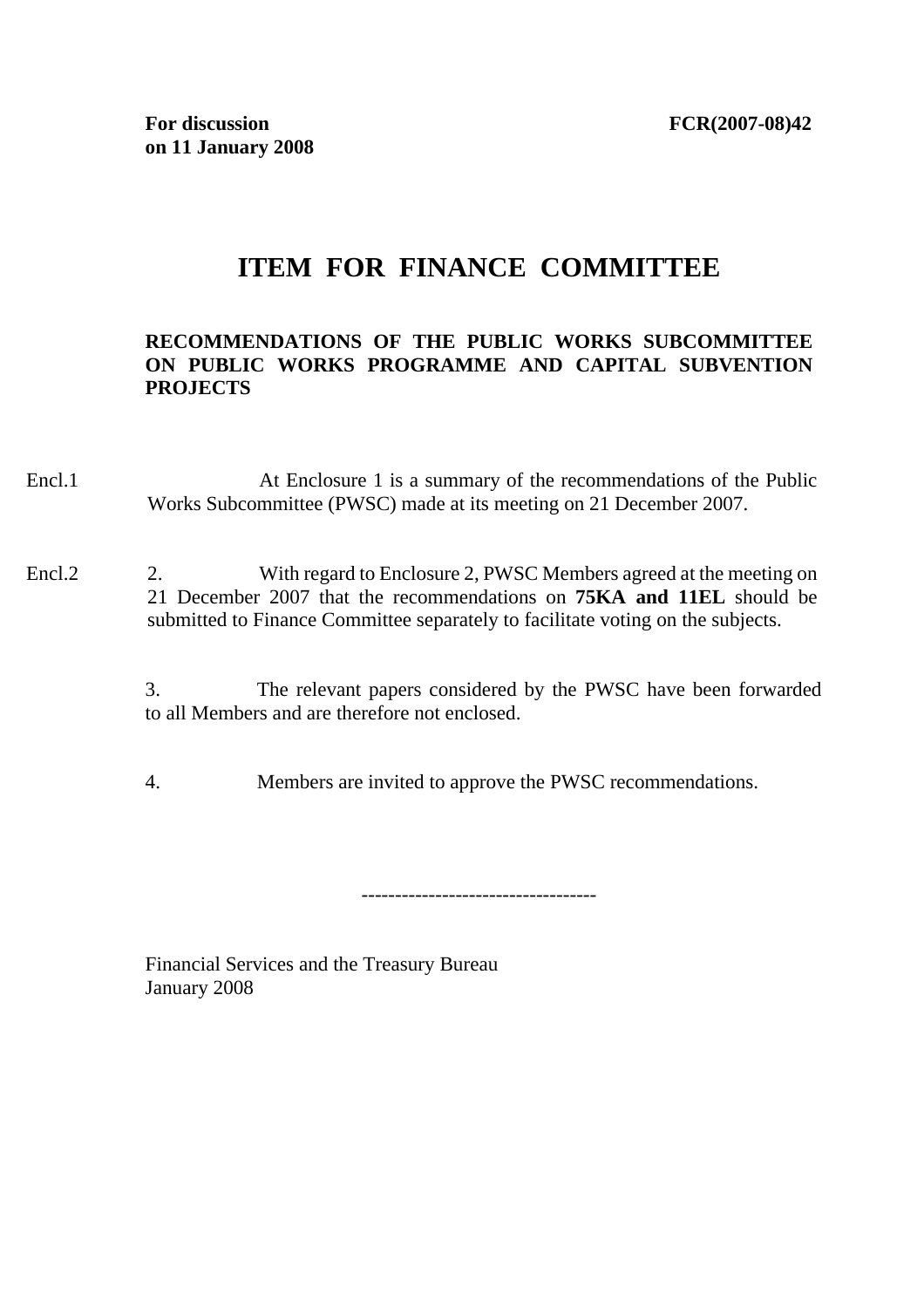development cost of the Hong Kong Clearance Area of the Shenzhen Bay

Port.

## **Summary of the Recommendations of the Public Works Subcommittee made at its meeting on 21 December 2007**

| Project code                            | <b>Project description</b>                                                                                                                                                                                                                                                                                                                                                                                                                      | <b>Recommendation</b>                                                                                                                                                                                       |
|-----------------------------------------|-------------------------------------------------------------------------------------------------------------------------------------------------------------------------------------------------------------------------------------------------------------------------------------------------------------------------------------------------------------------------------------------------------------------------------------------------|-------------------------------------------------------------------------------------------------------------------------------------------------------------------------------------------------------------|
| PWSC(2007-08)61<br>(Heads $701 - 711$ ) | Capital Works Reserve Fund<br>Head $701 -$ Land Acquisition<br>Head $702 -$ Port and Airport<br>Development<br>Head $703 -$ Buildings<br>Head $704 -$ Drainage<br>Head $705 -$ Civil Engineering<br>Head $706 -$ Highways<br>Head $707 -$ New Towns and<br>Urban Area<br>Development<br>Head 708 (part) — Capital<br>Subventions<br>Head $709 -$ Waterworks<br>Head $710 -$ Computerisation<br>Head $711 -$ Housing<br><b>Block allocations</b> | To recommend to Finance Committee<br>the approval of a total allocation of<br>\$9,173.4 million for 2008-09 for the<br>block allocations under the Capital<br><b>Works Reserve Fund</b>                     |
| 9GB<br>PWSC(2007-08)62<br>(Head 703)    | Construction<br>of<br>boundary-<br>crossing facilities at Shenzhen<br>Western Corridor under the<br>"co-location" arrangement – land<br>development                                                                                                                                                                                                                                                                                             | To recommend to Finance Committee<br>the upgrading of <b>9GB</b> to Category A at<br>an estimated cost of \$1,721.7 million in<br>money-of-the-day prices for the land<br>development cost of the Hong Kong |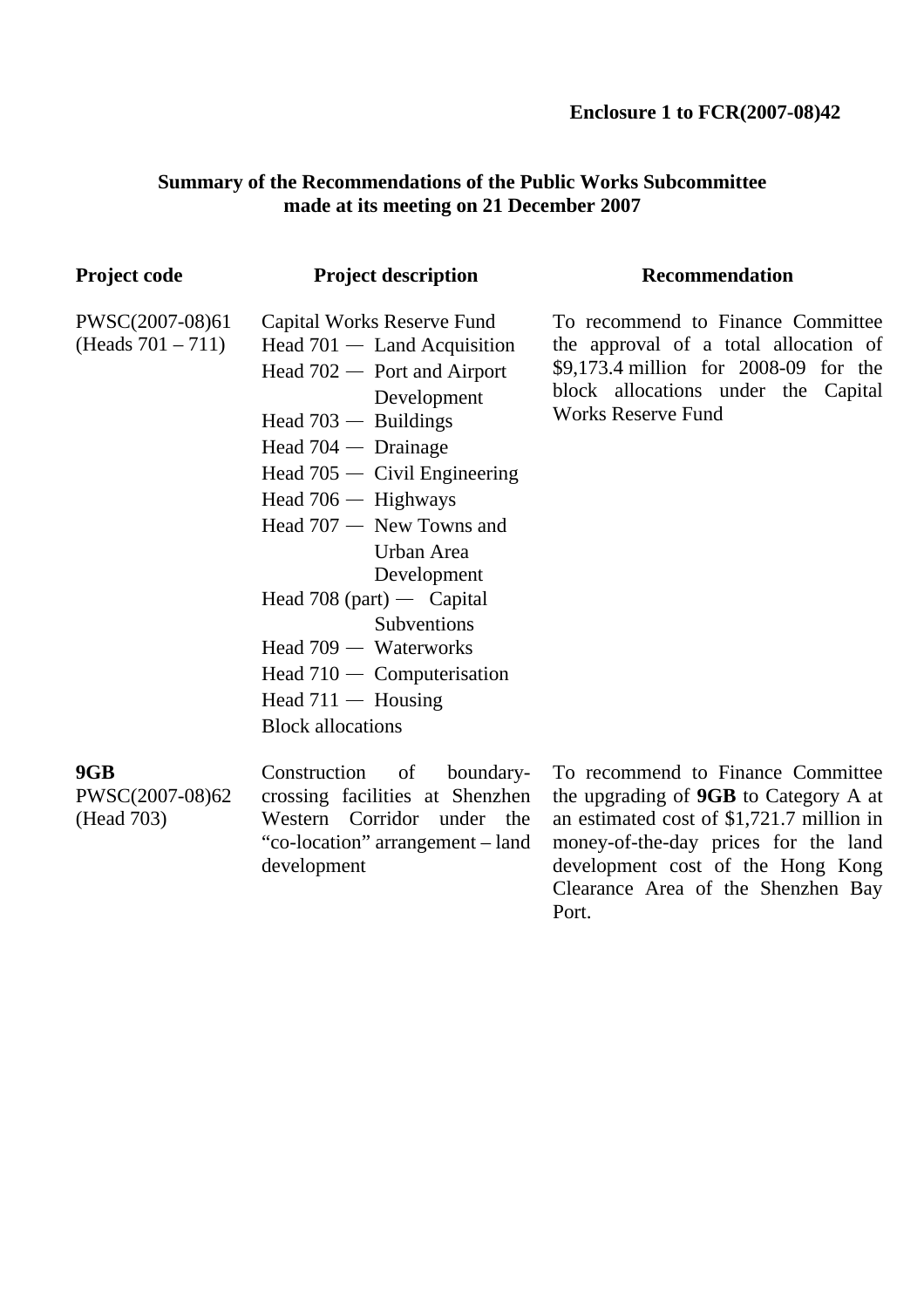| <b>Project code</b>                           | <b>Project description</b>                                                                                                                 | <b>Recommendation</b>                                                                                                                                                                                                                                                                                                              |
|-----------------------------------------------|--------------------------------------------------------------------------------------------------------------------------------------------|------------------------------------------------------------------------------------------------------------------------------------------------------------------------------------------------------------------------------------------------------------------------------------------------------------------------------------|
| <b>825TH</b><br>PWSC(2007-08)64<br>(Head 706) | Tuen Mun – Chek Lap Kok Link<br>and Tuen Mun Western Bypass                                                                                | To recommend to Finance Committee –                                                                                                                                                                                                                                                                                                |
|                                               |                                                                                                                                            | the upgrading of part of 825TH, as<br>(a)<br><b>828TH</b> , entitled "Tuen Mun – Chek<br>Lap Kok Link and Tuen Mun<br>Western Bypass – investigation and<br>preliminary design", to Category A<br>at an estimated cost of \$88.6 million<br>in money-of-the-day prices; and                                                        |
|                                               |                                                                                                                                            | the retention of the remainder of<br>(b)<br>825TH in Category B.                                                                                                                                                                                                                                                                   |
| 145TB<br>PWSC(2007-08)65                      | Extension of footbridge network<br>in Tsuen Wan                                                                                            | To recommend to Finance Committee –                                                                                                                                                                                                                                                                                                |
| (Head 706)                                    |                                                                                                                                            | the upgrading of part of 145TB, as<br>(a)<br>162TB, entitled "Extension of<br>footbridge network in Tsuen Wan -<br>Footbridge A along Tai Ho Road"<br>to Category A at an estimated cost<br>\$109.6 million<br>of<br>in<br>money-of-the-day prices; and<br>the retention of the remainder of<br>(b)<br><b>145TB</b> in Category B. |
| 352DS                                         | Harbour<br>Area<br>Treatment                                                                                                               | To recommend to Finance Committee                                                                                                                                                                                                                                                                                                  |
| PWSC(2007-08)68<br>(Head 704)                 | of advance disinfection facilities<br>at Stonecutters Island sewage<br>treatment works                                                     | Scheme, stage $2A$ – construction the upgrading of 352DS to Category A at<br>an estimated cost of \$109.9 million in<br>money-of-the-day prices<br>for<br>the<br>construction of the advance disinfection<br>facilities at Stonecutters Island sewage<br>treatment works.                                                          |
| <b>138CD</b>                                  | Decking of Jordan Valley nullah                                                                                                            | To recommend to Finance Committee –                                                                                                                                                                                                                                                                                                |
| PWSC(2007-08)69<br>(Head 704)                 | in Kwun Tong, Rambler Crest<br>nullah in Tsing Yi, Flower Market<br>Road nullah in Mong Kok and<br>Tonkin Street nullah in Sham<br>Shui Po | the upgrading of part of 138CD, as<br>(a)<br><b>154CD</b> , entitled "Decking of Jordan"<br>Valley nullah in Kwun Tong,<br>Flower Market Road nullah in<br>Mong Kok and Tonkin Street nullah<br>in Sham Shui Po", to Category A at<br>an estimated cost of \$215.9 million                                                         |

in money-of-the-day prices; and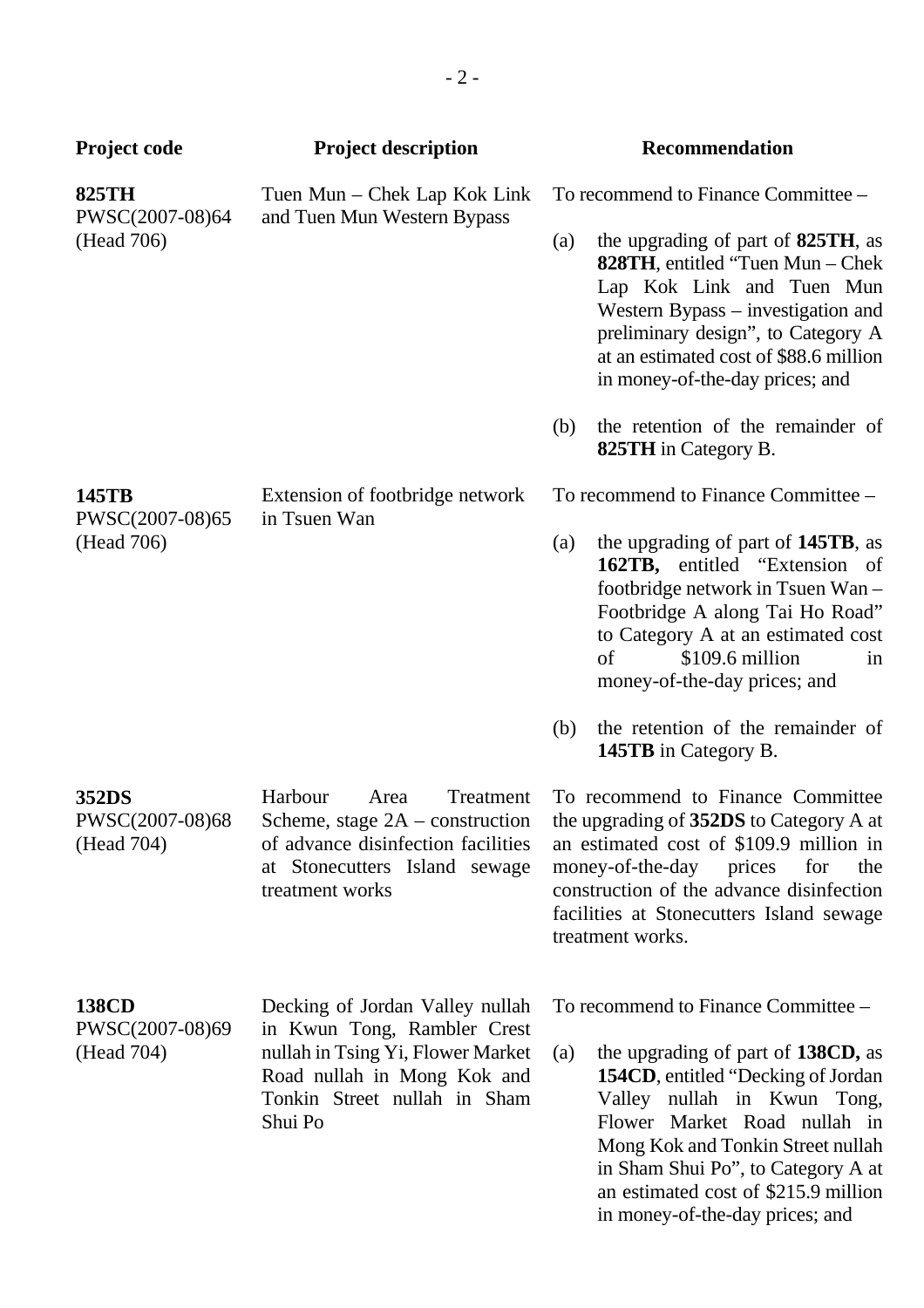## **Project code Project description Recommendation**

(b) the retention of the remainder of **138CD**, re-titled "Decking of Rambler Crest nullah in Tsing Yi" in Category B.

-------------------------------